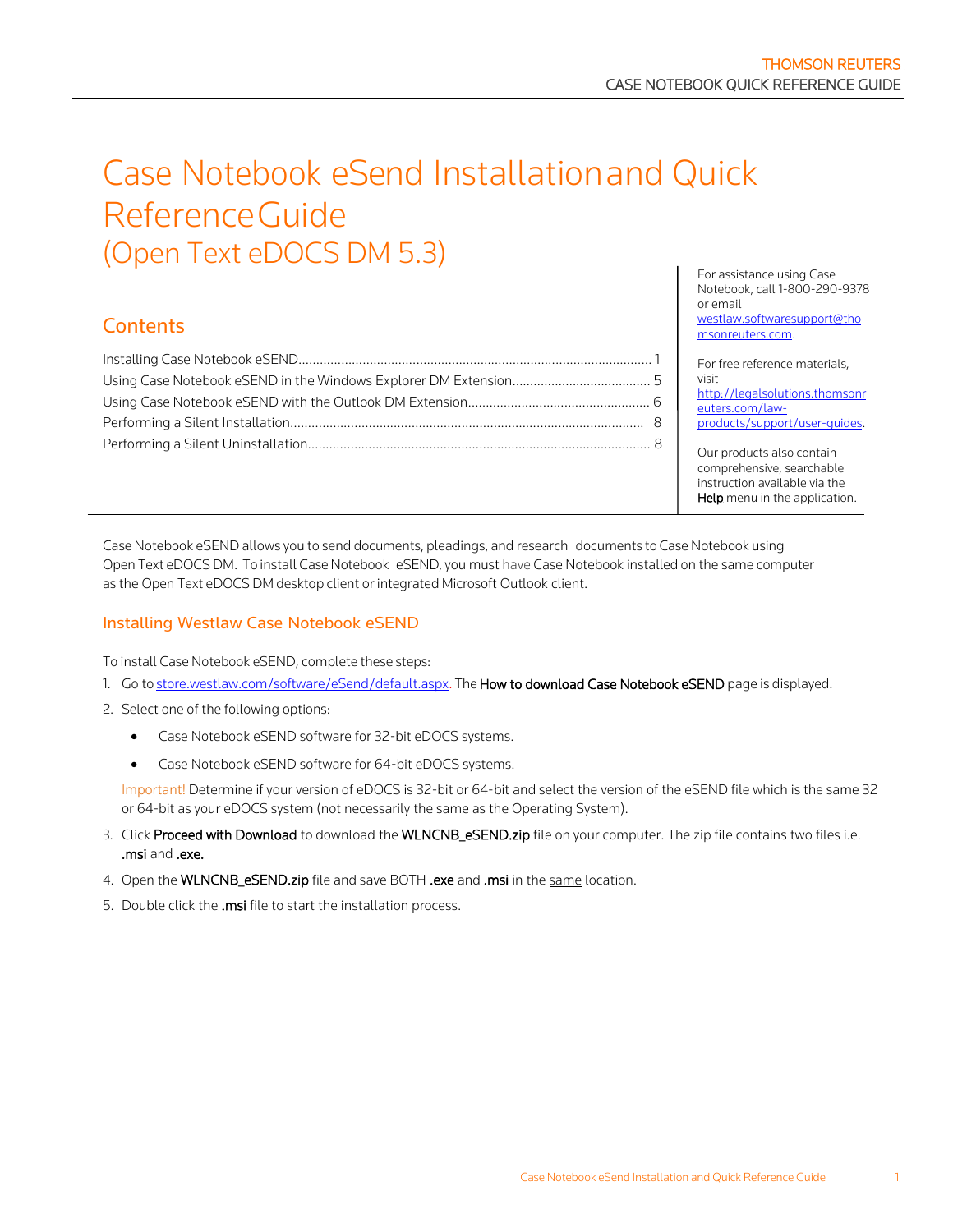The Case Notebook eSEND Setup Wizard dialog box is displayed (Figure 1).

| <b>Westlaw Case Notebook eSEND</b>                                                                                                                                                                                                                                                                    |        |        |        | × |
|-------------------------------------------------------------------------------------------------------------------------------------------------------------------------------------------------------------------------------------------------------------------------------------------------------|--------|--------|--------|---|
| Welcome to the Westlaw Case Notebook eSEND<br>Setup Wizard                                                                                                                                                                                                                                            |        |        |        |   |
| The installer will quide you through the steps required to install Westlaw Case Notebook eSEND on<br>your computer. The eSEND will add the option to send data from OpenText Document<br>Management, eDOCS Edition (eDOCS DM) to Westlaw Case Notebook.                                               |        |        |        |   |
| WARNING: This computer program is protected by copyright law and international treaties.<br>Unauthorized duplication or distribution of this program, or any portion of it, may result in severe civil<br>or criminal penalties, and will be prosecuted to the maximum extent possible under the law. |        |        |        |   |
|                                                                                                                                                                                                                                                                                                       | Cancel | < Back | Next > |   |

Figure 1. Case Notebook eSEND Setup Wizard dialog box

6. Click **Next**. The Select Installation Folder dialog box is displayed (Figure 2).

| Westlaw Case Notebook eSEND                                                                                               |        |        |           | ×      |
|---------------------------------------------------------------------------------------------------------------------------|--------|--------|-----------|--------|
| <b>Select Installation Folder</b>                                                                                         |        |        |           |        |
| The installer will install Westlaw Case Notebook eSEND to the following folder.                                           |        |        |           |        |
| To install in this folder, click "Next". To install to a different folder, enter it below or click "Browse",              |        |        |           |        |
| Folder:<br>b٨                                                                                                             |        |        | Browse    |        |
|                                                                                                                           |        |        | Disk Cost |        |
| Install Westlaw Case Notebook eSEND for yourself, or for anyone who uses this computer:<br><b>●</b> Everyone<br>○ Just me |        |        |           |        |
|                                                                                                                           | Cancel | < Back |           | Next > |

Figure 2. Select Installation Folder dialog box

7. Click **Next**. The License Agreement dialog box is displayed (Figure 3). I Do Not Agree is selected by default.

| Westlaw Case Notebook eSEND                    |                                                                                                                                                                                                                                                                                                                |  | × |
|------------------------------------------------|----------------------------------------------------------------------------------------------------------------------------------------------------------------------------------------------------------------------------------------------------------------------------------------------------------------|--|---|
| License Agreement                              |                                                                                                                                                                                                                                                                                                                |  |   |
| Agree", then "Next". Otherwise click "Cancel". | Please take a moment to read the license agreement now. If you accept the terms below, click "I                                                                                                                                                                                                                |  |   |
|                                                |                                                                                                                                                                                                                                                                                                                |  |   |
|                                                |                                                                                                                                                                                                                                                                                                                |  |   |
| Agreement                                      | Westlaw Case Notebook eSend® Subscriber                                                                                                                                                                                                                                                                        |  |   |
|                                                | Your ability to download and use Westlaw Case Notebook eSend Software<br>("Software") is subject to the terms and conditions of the agreement below<br>("Agreement"), a legal document between you (the "Subscriber") and West, a<br>Thomson Reuters business ("West"). To accept the terms and conditions, to |  |   |
| O I Do Not Agree                               | )   Agree                                                                                                                                                                                                                                                                                                      |  |   |

Figure 3. License Agreement dialog box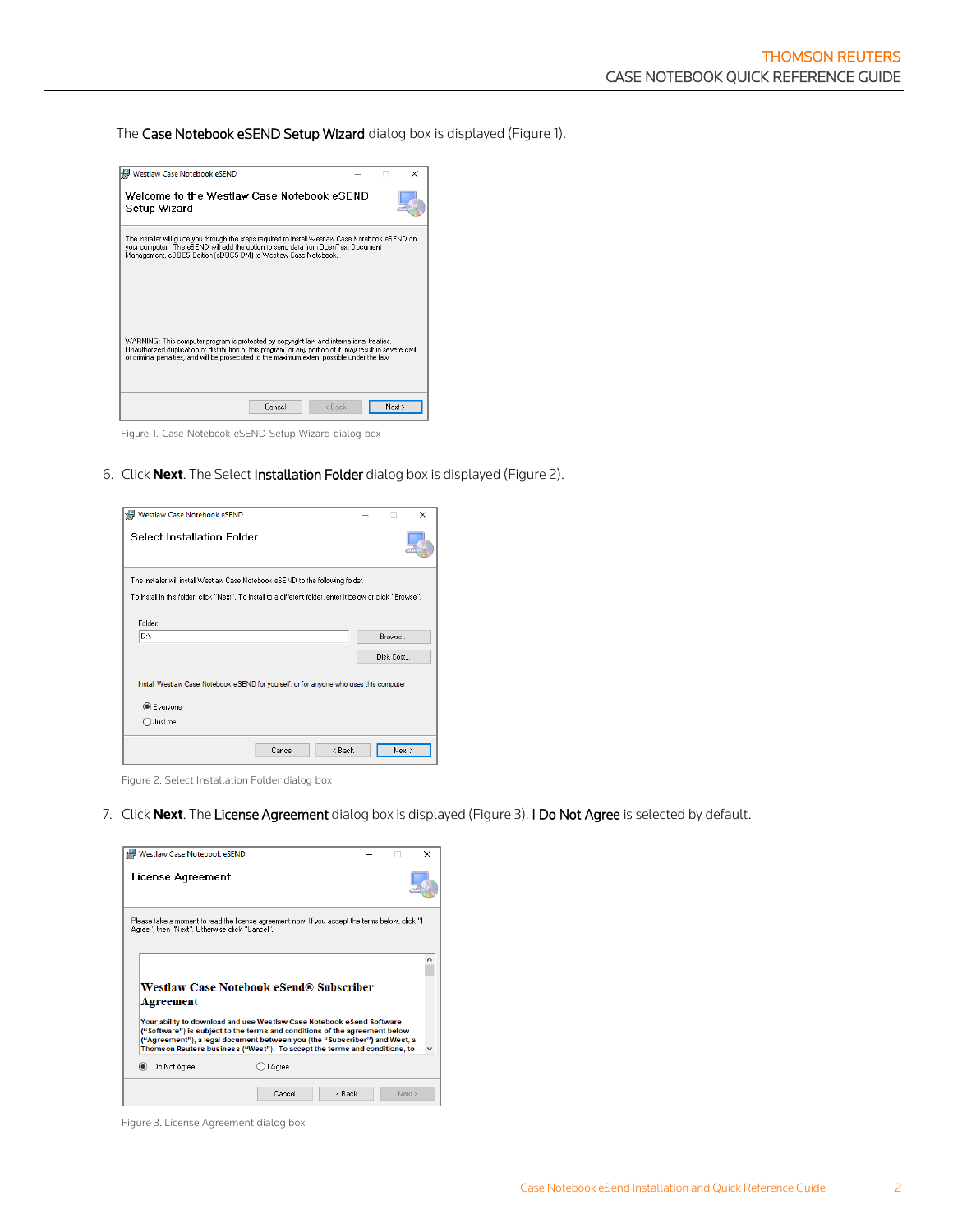8. Scroll to the bottom of the license agreement as you read it, then click **I Agree** and click **Next**. The Confirm Installation dialog box is displayed (Figure 4).

| Westlaw Case Notebook eSEND                                                     | ×    |
|---------------------------------------------------------------------------------|------|
| <b>Confirm Installation</b>                                                     |      |
| The installer is ready to install Westlaw Case Notebook eSEND on your computer. |      |
| Click "Next" to start the installation.                                         |      |
|                                                                                 |      |
|                                                                                 |      |
|                                                                                 |      |
|                                                                                 |      |
|                                                                                 |      |
|                                                                                 |      |
|                                                                                 |      |
| < Back<br>Cancel                                                                | Next |

Figure 4. Confirm Installation dialog box

9. Click **Next**. The Installing Westlaw Case Notebook eSend (Figure 5) dialog box is displayed.

| Westlaw Case Notebook eSEND                     |  | ×      |
|-------------------------------------------------|--|--------|
| Installing Westlaw Case Notebook eSEND          |  |        |
| Westlaw Case Notebook eSEND is being installed. |  |        |
| Please wait                                     |  |        |
| Cancel<br>< Back                                |  | Next > |

Figure 5. Installing Westlaw Case Notebook eSend dialog box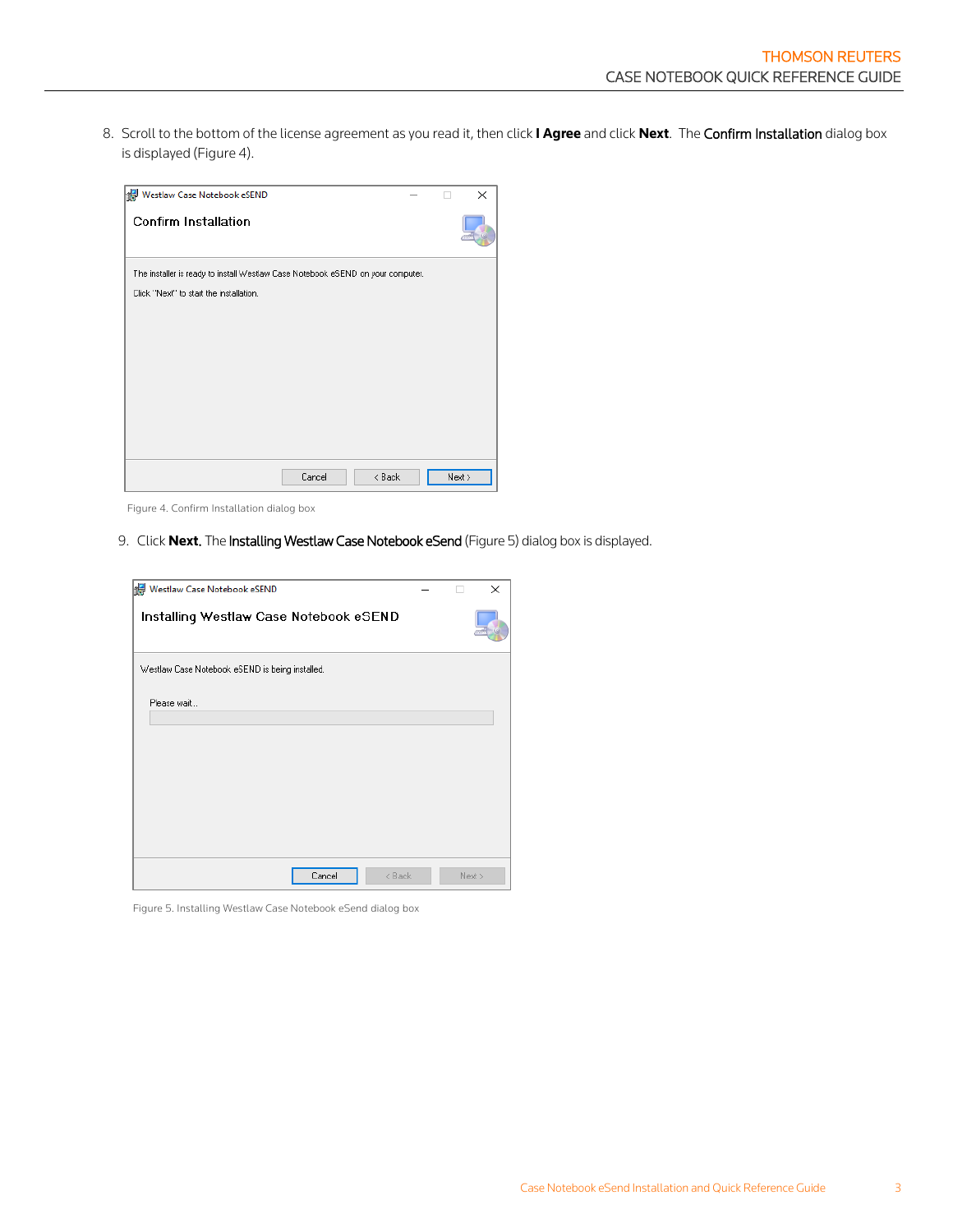10. Click Close on the Installation Complete dialog box (Figure 6) after the installation is complete.

| Westlaw Case Notebook eSEND                                                        |  | ×     |
|------------------------------------------------------------------------------------|--|-------|
| Installation Complete                                                              |  |       |
| Westlaw Case Notebook eSEND has been successfully installed.                       |  |       |
| Click "Close" to exit.                                                             |  |       |
|                                                                                    |  |       |
|                                                                                    |  |       |
|                                                                                    |  |       |
|                                                                                    |  |       |
|                                                                                    |  |       |
| Please use Windows Update to check for any critical updates to the .NET Framework. |  |       |
|                                                                                    |  |       |
| < Back<br>Cancel                                                                   |  | Close |

Figure 6. Installation Complete dialog box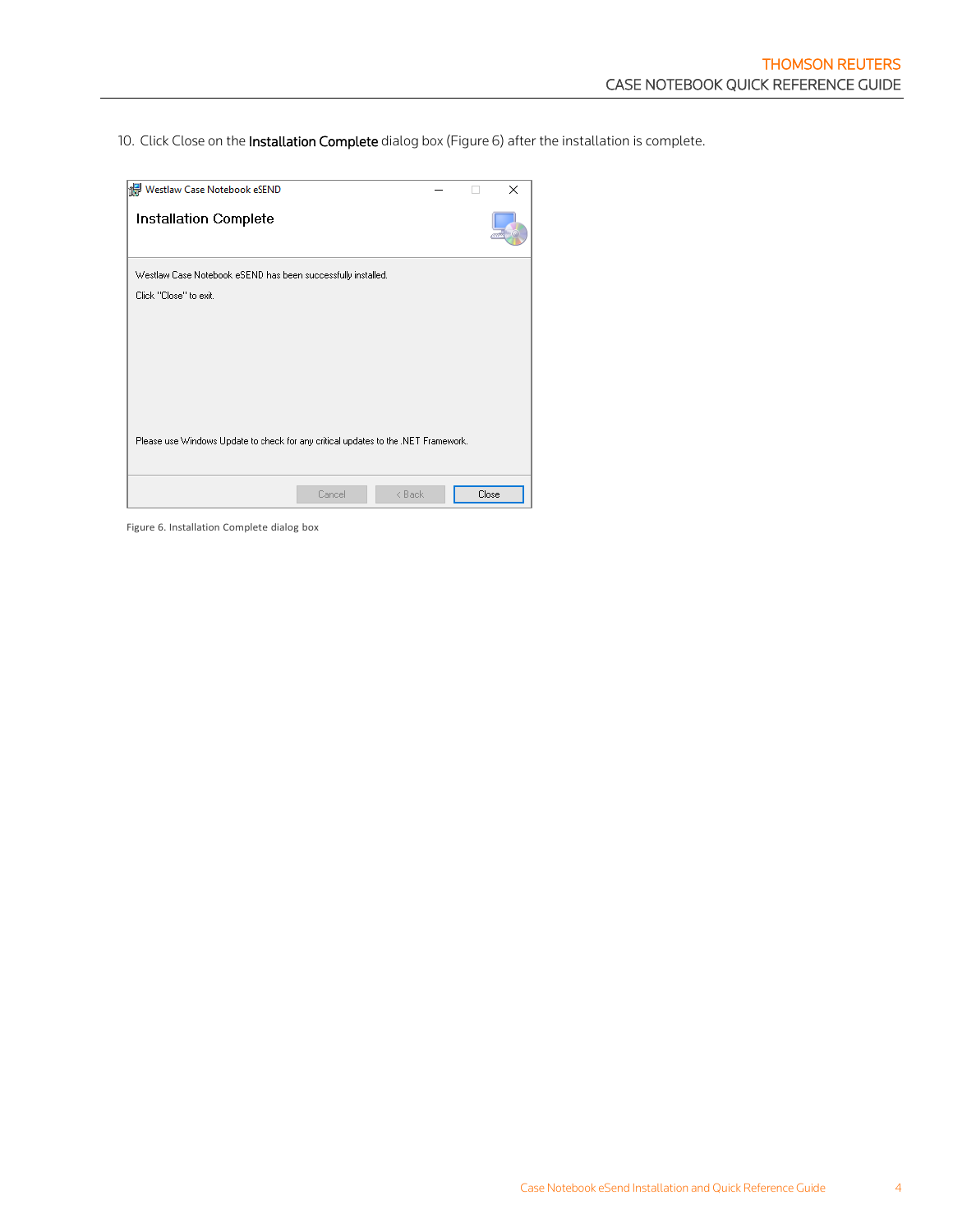#### <span id="page-4-0"></span>Using Case Notebook eSEND in the Windows Explorer DM Extension

Tosendadocument,pleading,orresearchdocumentfromtheeDOCSWindows®ExplorerDM Extension to Case Notebook, complete these steps:

- 1. Access Windows Explorer DM Extension.
- 2. Right-click the document, pleading, or research document you want to send to Case Notebook and click Send to Case Notebook as Document, Send to Case Notebook as Pleading, or Send to Case Notebook as Research on the menu (Figure 7).



Figure 7. Windows Explorer DM window

The Data Import Wizard–Load Files dialog box is displayed (Figure 8).



Figure 8. Data Import Wizard–Load Files dialog box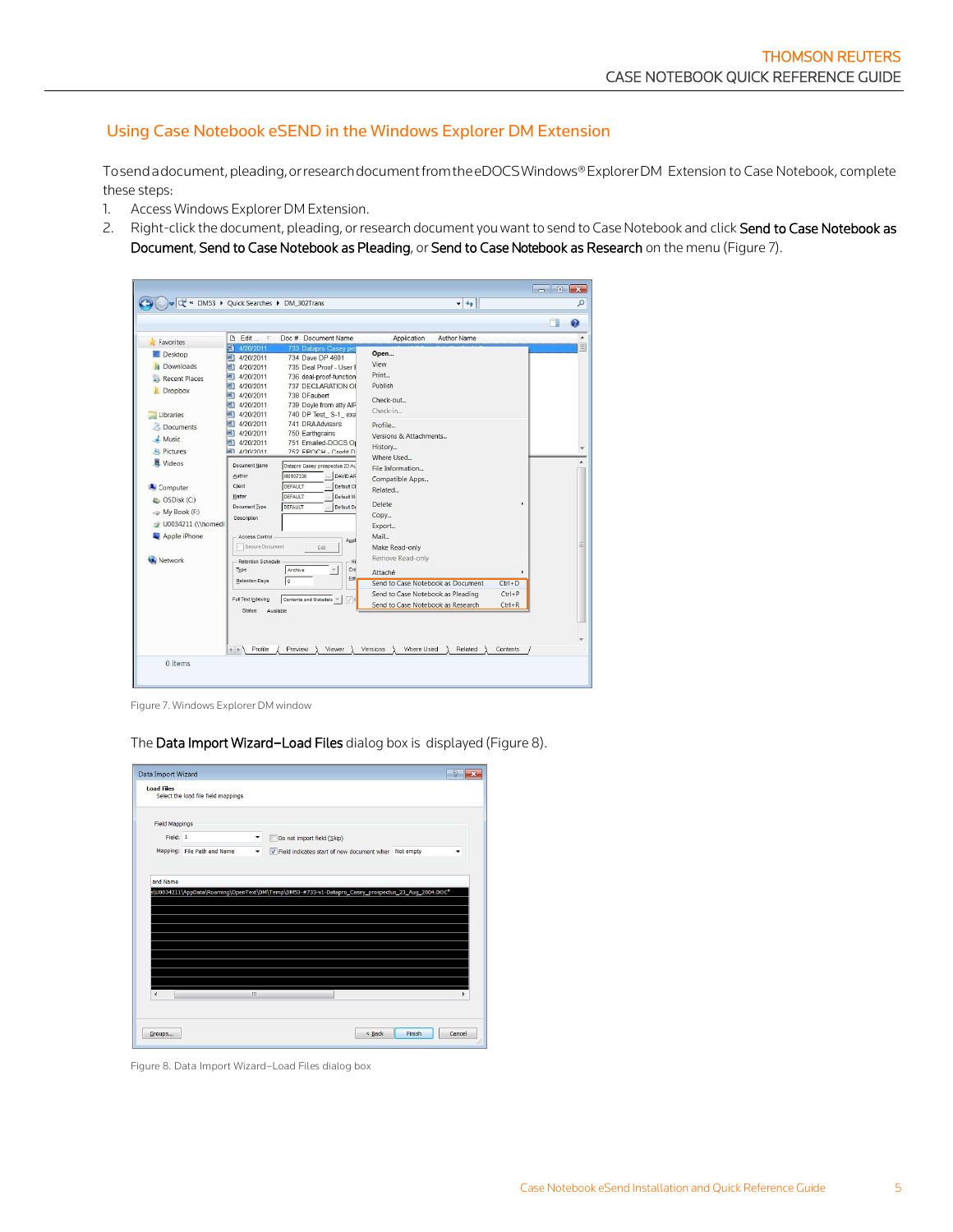3. Click Finish. Case Notebook opens with the document, pleading, or research document listed under Documents, Pleadings, or Research in the left pane and the text of the document, pleading, or research document displayed in the right pane (Figure 9).



Figure 9. Document in Case Notebook

# <span id="page-5-0"></span>Using Case Notebook eSEND with the Outlook DM Extension

To send a document, pleading or research document from the eDOCS Outlook DM Extension to Case Notebook, complete these steps:

- 1. Access Outlook.
- 2. In the DM list, right-click the document, pleading, or research document you want to send to Case Notebook and click Send to Case Notebook as Document, Send to Case Notebook as Pleading, or Send to Case Notebook as Research on the menu (Figure 10).

| (V) DM 302Trans in eDOCS DM - Microsoft Outlook<br>File Edit View Go Tools DM Actions Help Forms Adobe PDF                      |                                                                                                                                                                     |                                                                        |                                                           | Type a question for help                                                           |
|---------------------------------------------------------------------------------------------------------------------------------|---------------------------------------------------------------------------------------------------------------------------------------------------------------------|------------------------------------------------------------------------|-----------------------------------------------------------|------------------------------------------------------------------------------------|
|                                                                                                                                 | <b>N Q Q 60 B B &amp; O { R &amp; B &amp; 9</b> E B & Dew <b>v</b> X & Beply @ Reply to All & For <u>w</u> ard B <b>Send/Receive v</b>   W   Case Notebook <b>v</b> |                                                                        |                                                           | $-$ 2 $-$                                                                          |
| <b>Mail</b><br>$\ll$                                                                                                            | DM 302Trans                                                                                                                                                         | Open                                                                   | Soorch All Mail Items<br>$\rho$ -<br>$\check{\mathbf{v}}$ | To-Do $\times$ X                                                                   |
| <b>Favorite Folders</b><br>$\hat{\mathbf{z}}$<br>Inbox (129)<br>D Unread Mail (266)                                             | <b>D</b> Edit Date<br>Doc #<br>Document N<br>M   Wednesday, April 2 733<br>Datapro Cas                                                                              | Send to Case Notebook as Document<br>Send to Case Notebook as Pleading | $c -$<br><b>Author Name</b><br><b>DAVID ARNOLD</b>        | August 2012<br>Su Mo Tu We Th Fr<br>29 30 31 1 2                                   |
| Sent Items<br><b>PD</b> For Follow Up [56]                                                                                      | Wednesday, April 2 734<br>Dave DP 460<br>Wednesday, April 2 735<br>Deal Proof<br>Wednesday, April 2 736<br>deal-proof-fu                                            | Send to Case Notebook as Research<br>View                              | DAVID ARNOLD<br>DAVID ARNOLD<br>DAVID ARNOLD              | 5678<br>910<br>12 13 14 15 16 17                                                   |
| Deleted Items (136)<br><b>Mail Folders</b><br>$\hat{\mathbf{x}}$                                                                | of Wednesday, April 2 737<br>DECLARATION<br>Wednesday, April 2 738<br><b>DFaubert</b>                                                                               | Print<br>Publish                                                       | DAVID ARNOLD<br>DAVID ARNOLD                              | 19 20 21 22 23 24<br>26 27 28 29 30 31<br>$\overline{\mathbf{3}}$<br>$\Delta$<br>5 |
| <b>D</b> All Mail Items<br>٠<br><b>B</b> <sup>2</sup> 80 Workspaces<br>BW DM53                                                  | Wednesday, April 2 739<br>Dovle from a<br>Wednesday, April 2 740<br>DP Test S-1<br>Wednesday, April 2 741<br><b>DRA Advisors</b>                                    | Check-out<br>Check-in                                                  | T.Berry<br>DAVID ARNOLD<br>DAVID ARNOLD                   | <b>NCRA Advisory Boar</b><br>11:00 AM - 5:00 PM<br><b>Westin Phila</b>             |
| Quick Searches<br>Template Documents>                                                                                           | Wednesday, April 2 750<br>Earthgrains<br>Wednesday, April 2 751<br>Emailed-DOC<br>101 Wednesday And 2 752<br>$r_{\text{M}}$                                         | Profile<br>Versions & Attachments                                      | DAVID ARNOLD<br>DAVID ARNOLD<br><b>DAVID ADMOLD</b>       | follow up on our<br>discussions today.<br>5:30 PM - 6:00 PM                        |
| <deleted documents=""><br/><math>Q_1</math> &lt; All Folders&gt;<br/>Cap Default Client &amp; Matter<br/>COM 302Trans</deleted> | Document Name<br>Datapro Casey prospectus 23 Aug 2004<br>M0107336<br>Author<br>DAVID ARNOLD<br>Client<br><b>DEFAULT</b><br>Default Client                           | History<br>Where Used<br>File Information                              |                                                           | follow up on our<br>discussions today.<br>Thu 8:00 AM - 8:30 AM                    |
| $\rightarrow$ Mail                                                                                                              | Matter<br>DEFAULT<br>Default Matter<br>Document Type<br>DEFAULT<br>Default Document                                                                                 | Compatible Apps<br>Related                                             |                                                           | <b>Weekly Product/Pro</b><br>Thu 2:00 PM - 3:00 PI<br>Teleconference: Ta           |
| m<br>Calendar                                                                                                                   | <b>Description</b>                                                                                                                                                  | Delete<br>Copy                                                         |                                                           | Philadelphia<br>Thu 4:00 PM - 4:30<br><b>PM</b>                                    |
| <b>8 Contacts</b><br><b>7</b> Tasks<br>$\blacksquare$                                                                           | Access Control<br>Application<br>Secure Document<br>Edit<br>Retention Schedule<br>History<br>Archive<br>Created<br>Type                                             | Export<br>Mail<br>Make Read-only                                       |                                                           | follow up on our<br>discussions today.<br>Fri 8:00 AM - 8:30 AM                    |
| 129 Items, 129 Headers                                                                                                          | Preview \ Viewer<br>$\leftarrow$ $\leftarrow$<br>Profile<br>Vers                                                                                                    | Remove Read-only<br>Attaché                                            | its<br><b>Iv Group: DOCS SUPERVISORS Library: DM53</b>    | User: docsadm                                                                      |

Figure 10. Outlook DM extension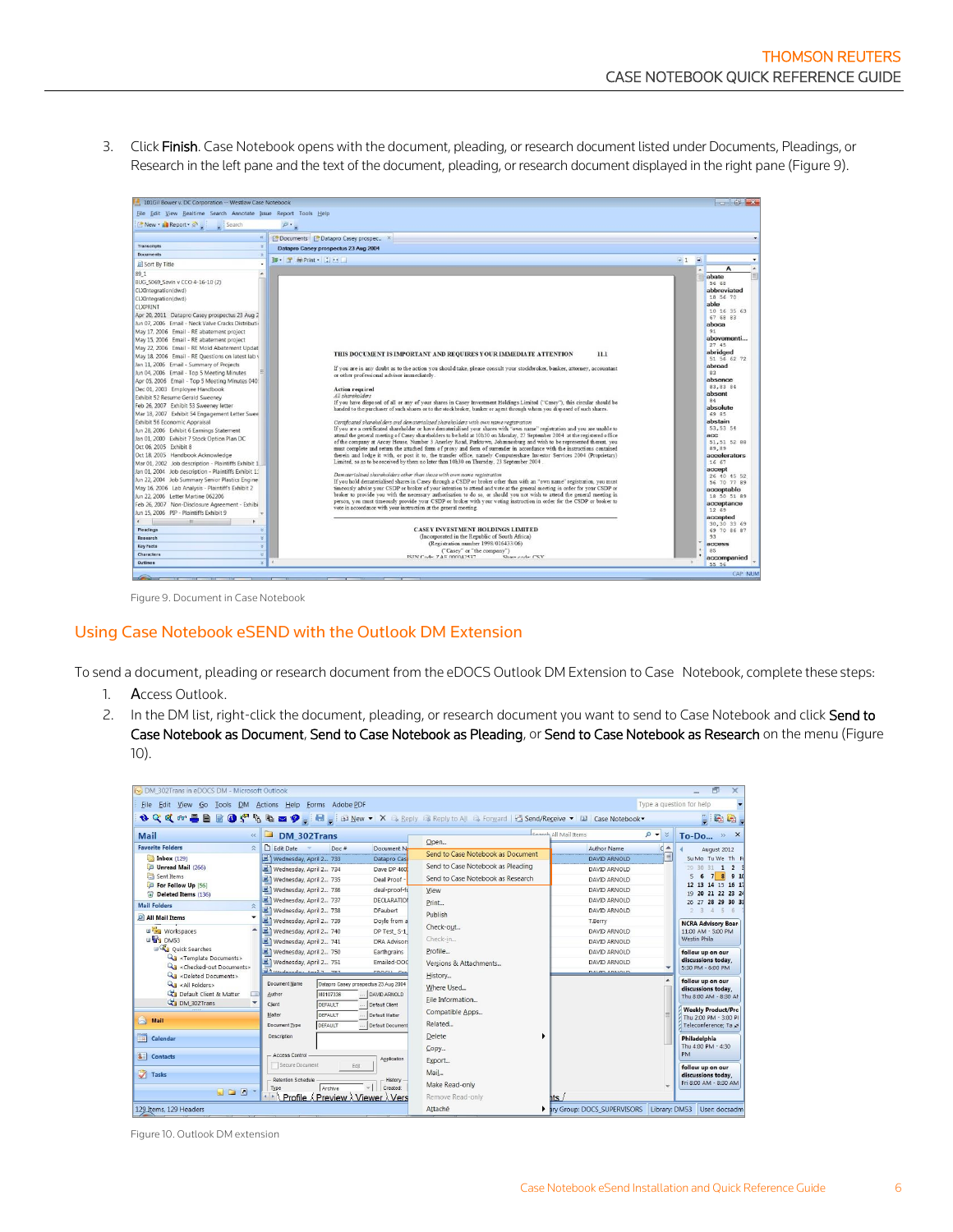The Data Import Wizard–Load Files dialog box is displaye[d \(Figure 11](#page-6-0)).

|                          | Select the load file field mappings |                          |                                                                                                    |   |
|--------------------------|-------------------------------------|--------------------------|----------------------------------------------------------------------------------------------------|---|
| <b>Field Mappings</b>    |                                     |                          |                                                                                                    |   |
| Field: 1                 |                                     |                          |                                                                                                    |   |
|                          |                                     | ۰                        | Do not import field (Skip)                                                                         |   |
|                          | Mapping: File Path and Name         | $\overline{\phantom{a}}$ | V Field indicates start of new document wher Not empty                                             | ÷ |
|                          |                                     |                          |                                                                                                    |   |
|                          |                                     |                          |                                                                                                    |   |
|                          |                                     |                          |                                                                                                    |   |
|                          |                                     |                          |                                                                                                    |   |
|                          |                                     |                          | "b\U0034211\AppData\Roaming\OpenText\DM\Temp\DM53-#733-v1-Datapro_Casey_prospectus_23_Aug_2004.DOC |   |
|                          |                                     |                          |                                                                                                    |   |
|                          |                                     |                          |                                                                                                    |   |
|                          |                                     |                          |                                                                                                    |   |
|                          |                                     |                          |                                                                                                    |   |
|                          |                                     |                          |                                                                                                    |   |
|                          |                                     |                          |                                                                                                    |   |
| and Name                 |                                     |                          |                                                                                                    |   |
|                          |                                     |                          |                                                                                                    |   |
| $\overline{\mathcal{L}}$ |                                     | m                        |                                                                                                    |   |

Figure 11. Data Import Wizard–Load Files dialog box

<span id="page-6-0"></span>3. Click Finish. Case Notebook opens with the document, pleading, or research document listed under Documents, Pleadings, or Research in the left pane and the text of the document, pleading, or research document displayed in the right pane (Figure 12).



Figure 12. Document in Case Notebook